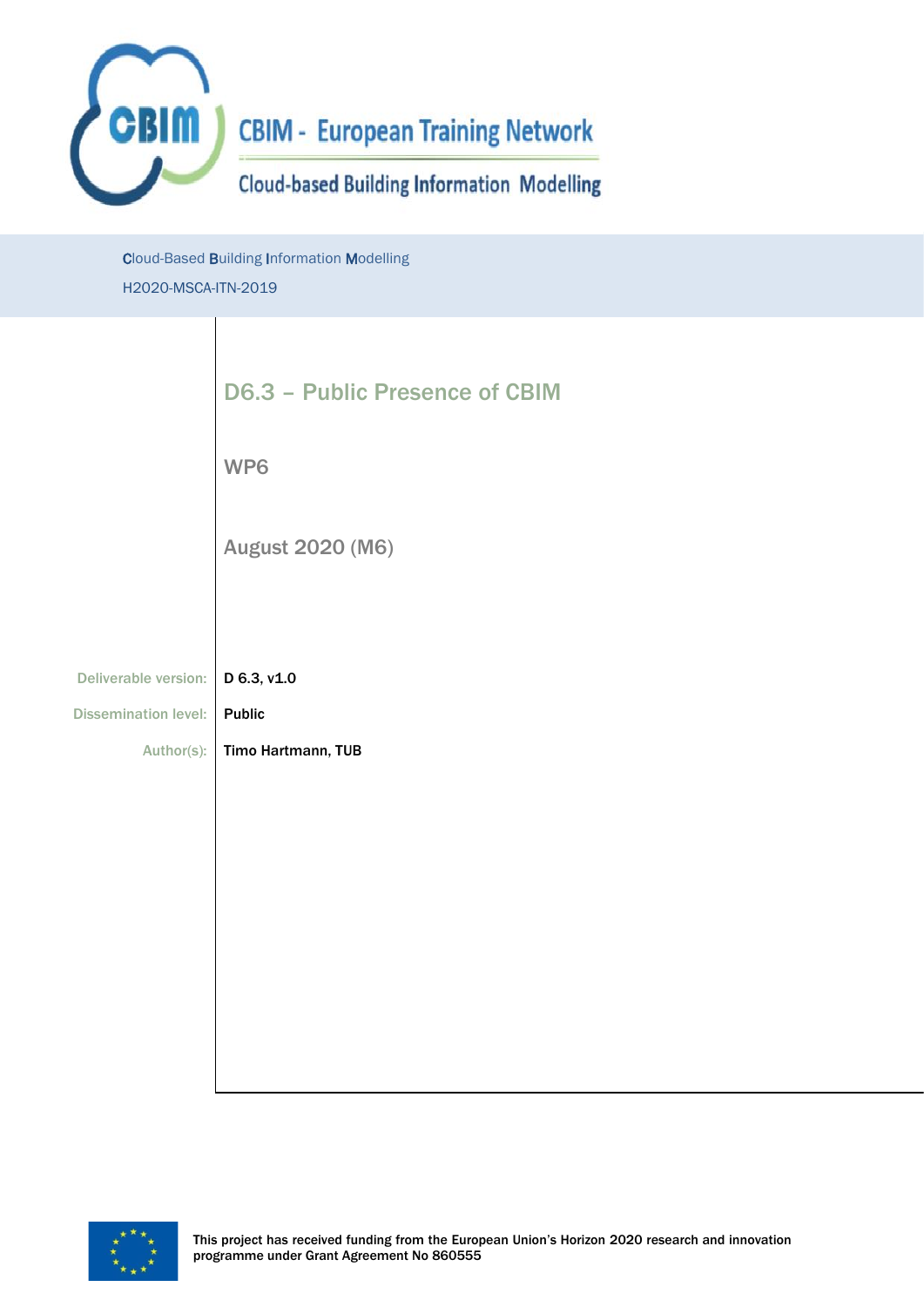#### Document History

| <b>Project Acronym</b>           |                                              | <b>CBIM</b>                                                           |                       |  |  |  |
|----------------------------------|----------------------------------------------|-----------------------------------------------------------------------|-----------------------|--|--|--|
| <b>Project Title</b>             |                                              | <b>Cloud-Based Building Information Modelling</b>                     |                       |  |  |  |
| <b>Project Coordinator</b>       |                                              | Prof. Rafael Sacks (cvsacks@technion.ac.il)<br>Technion               |                       |  |  |  |
| <b>Project Duration</b>          |                                              | 1st March 2020 - 29th February 2024 (48 Months)                       |                       |  |  |  |
| Deliverable No.                  |                                              | D6.3. Public Presence of CBIM                                         |                       |  |  |  |
| <b>Dissemination Level</b>       |                                              | PU                                                                    |                       |  |  |  |
|                                  |                                              |                                                                       | Working               |  |  |  |
| <b>Status</b>                    |                                              |                                                                       | Verified by other WPs |  |  |  |
|                                  |                                              | X                                                                     | <b>Final version</b>  |  |  |  |
| Due date                         |                                              | 31.8.2020                                                             |                       |  |  |  |
| <b>Work Package</b>              |                                              | WP6 - Outreach and Dissemination Activities                           |                       |  |  |  |
| Lead beneficiary                 |                                              | <b>TUB</b>                                                            |                       |  |  |  |
| Contributing<br>beneficiary(ies) |                                              | All partners                                                          |                       |  |  |  |
| <b>DoA</b>                       | WP 6 - Outreach and Dissemination Activities |                                                                       |                       |  |  |  |
| Date                             | Version                                      | Author<br>Comment                                                     |                       |  |  |  |
| 31/08/2020                       | 1.0                                          | Timo Hartmann (TUB)<br>Final version of deliverable type demonstrator |                       |  |  |  |

### Copyright notices

©2020 CBIM Consortium Partners. All rights reserved. CBIM is a HORIZON2020 Project supported by the European Commission under contract No.860555 . For more information of the project, its partners, and contributors please see CBIM website [https://cbim2020.net.technion.ac.il/.](https://cbim2020.net.technion.ac.il/) You are permitted to copy and distribute verbatim copies of this document, containing this copyright notice, but modifying this document is not allowed. All contents are reserved by default and may not be disclosed to third parties without the written consent of the CBIM partners, except as mandated by the European Commission contract, for reviewing and dissemination purposes. All trademarks and other rights on third party products mentioned in this document are acknowledged and owned by the respective holders. The information contained in this document represents the views of CBIM members as of the date they are published. The CBIM consortium does not guarantee that any information contained herein is error-free, or up to date, nor makes warranties, express, implied, or statutory, by publishing this document.



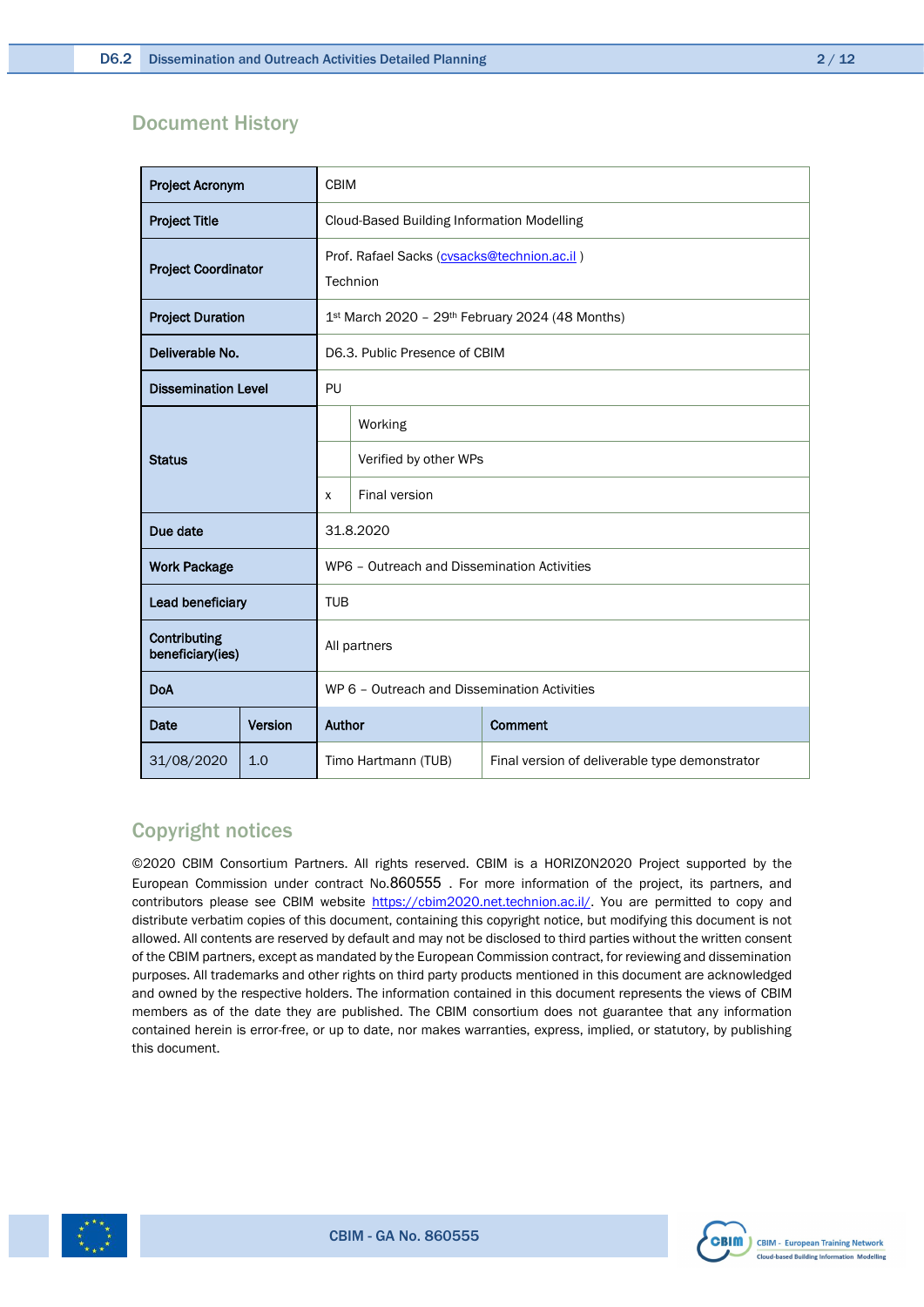### <span id="page-2-0"></span>**Table of Contents**



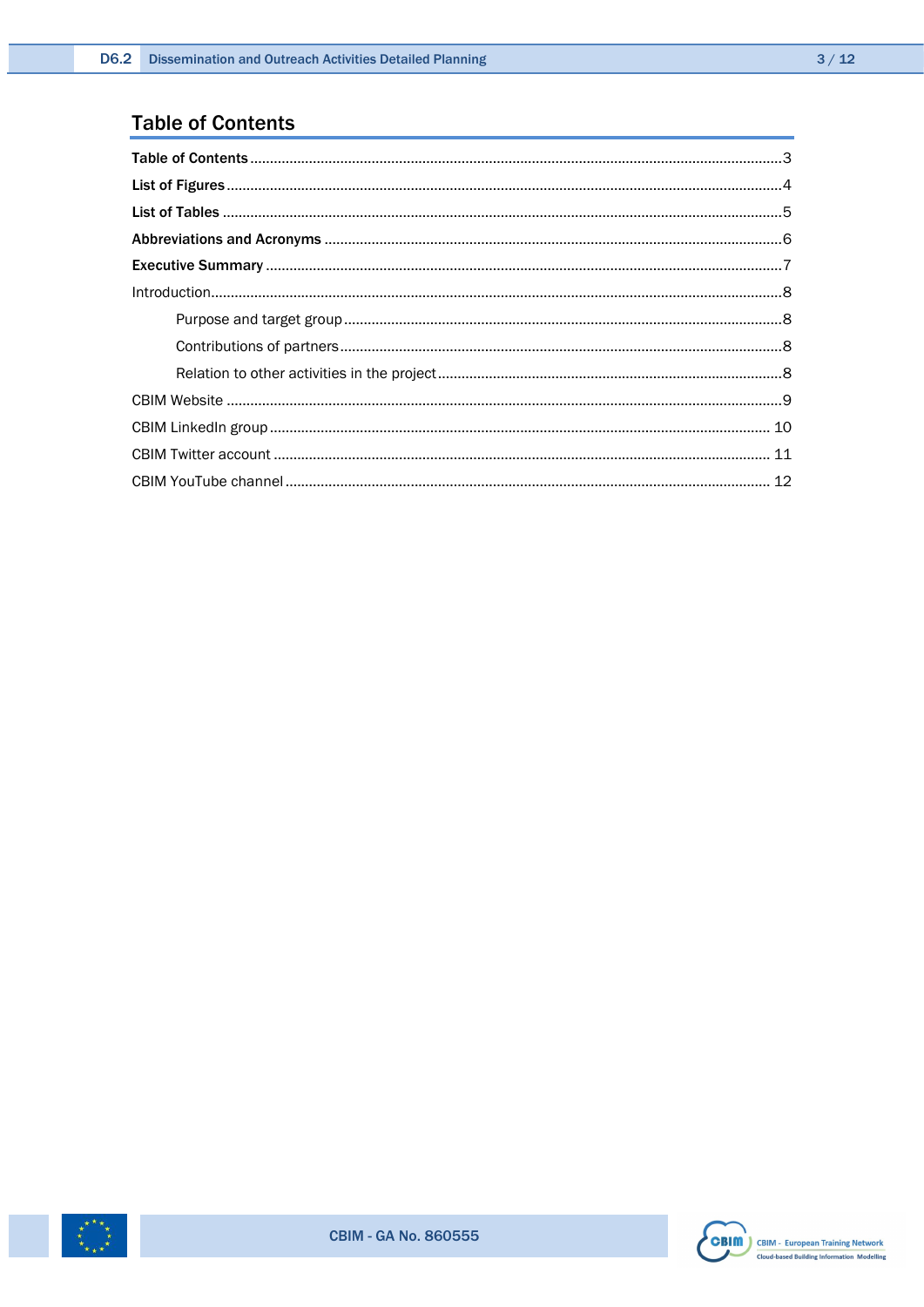### <span id="page-3-0"></span>List of Figures



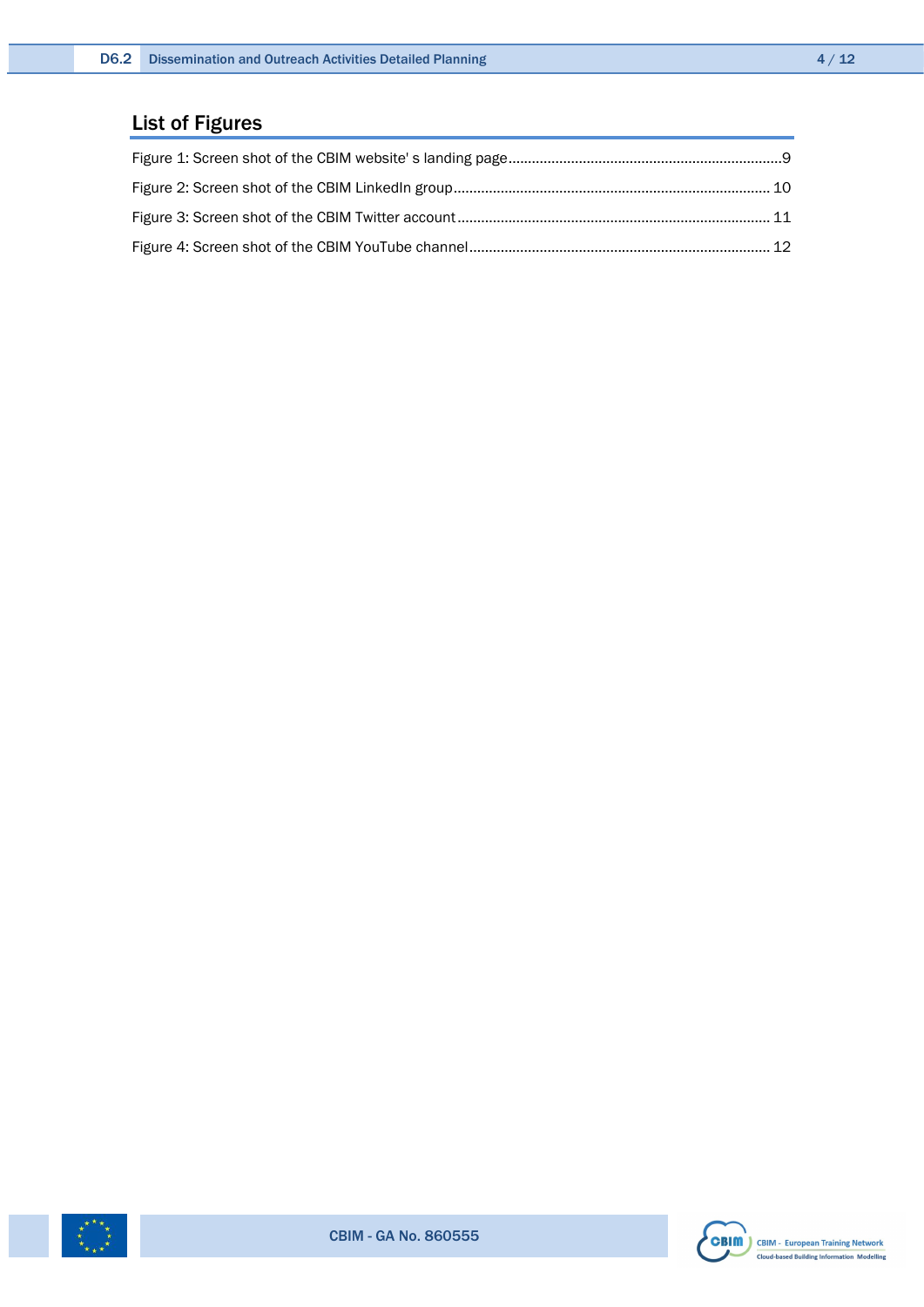### <span id="page-4-0"></span>List of Tables



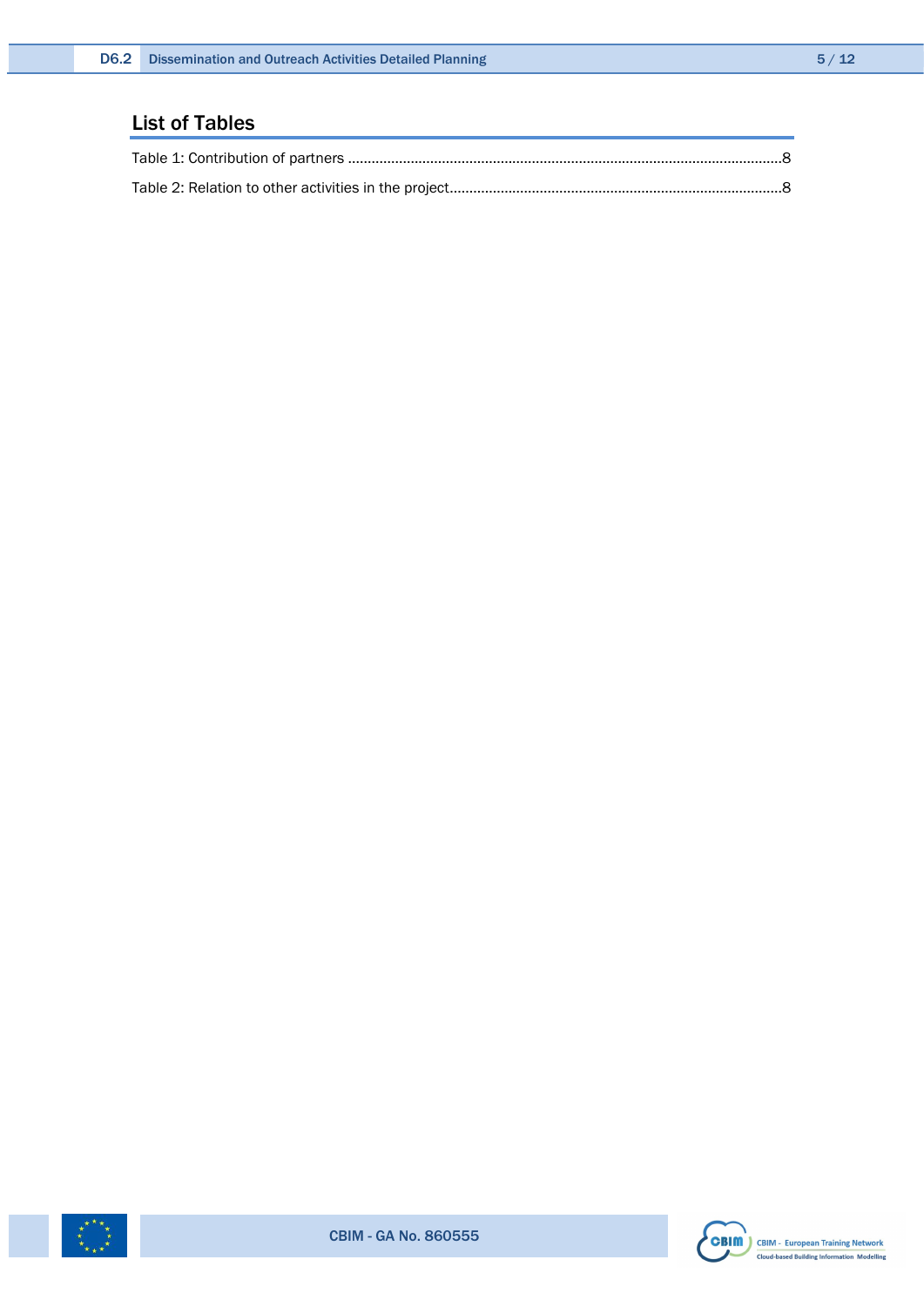### <span id="page-5-0"></span>Abbreviations and Acronyms

| Acronym     | <b>Description</b>                                |
|-------------|---------------------------------------------------|
| <b>CBIM</b> | <b>Cloud-Based Building Information Modelling</b> |



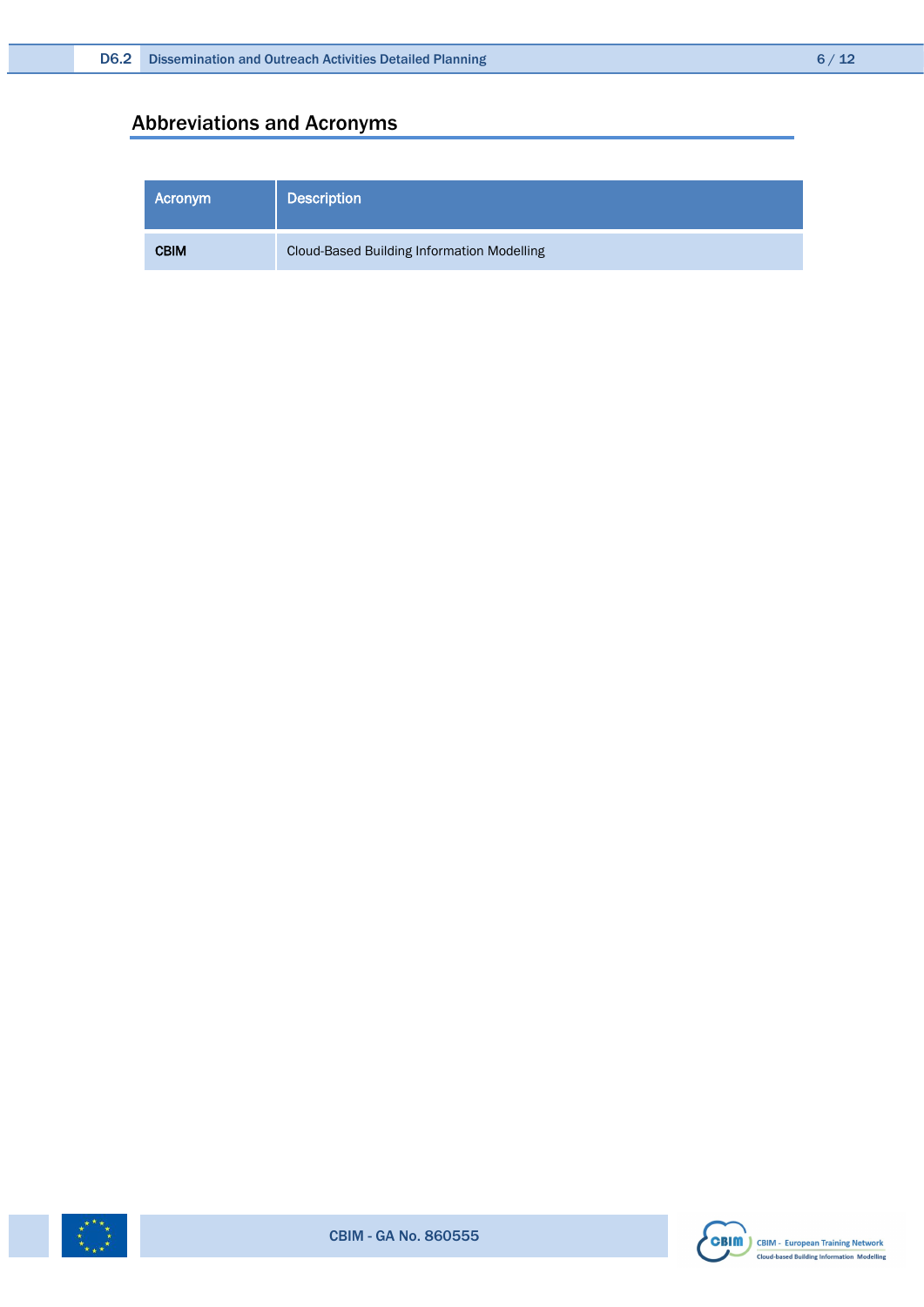### <span id="page-6-0"></span>Executive Summary

This report provides the required information for accessing the CBIM projects public presence, in particular, the CBIM website, the CBIM LinkedIn group, the CBIM Twitter account, and the CBIM YouTube group as detailed in D 6.2 – Dissemination and Outreach Activities Detailed Planning. The deliverable is of type demonstrator. Hence, this brief report provides only supplementary information of how to access the demonstrating deliverables.



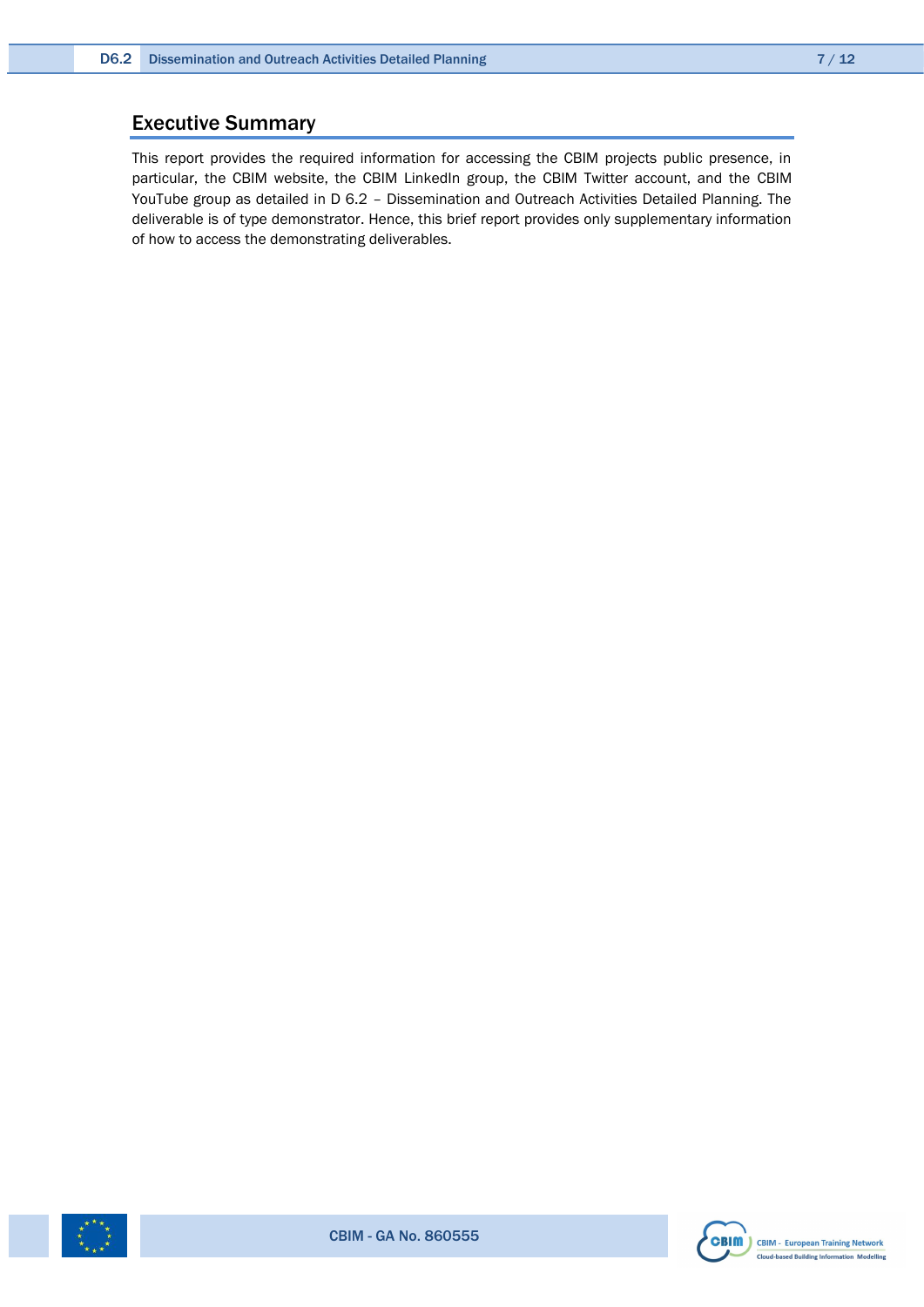## <span id="page-7-0"></span>**Introduction**

#### <span id="page-7-1"></span>Purpose and target group

The purpose of D6.3 is to establish the public presence of the CBIM project as detailed in D 6.2 – Dissemination and Outreach Activities Detailed Planning.

#### <span id="page-7-2"></span>Contributions of partners

The following [Table 1](#page-7-4) depicts the main contributions from participant partners in the development of this deliverable.

<span id="page-7-4"></span>

| <b>Participant</b><br>short name                                 | <b>Contributions</b>                                                                                                                                                                     |
|------------------------------------------------------------------|------------------------------------------------------------------------------------------------------------------------------------------------------------------------------------------|
| <b>TUB</b>                                                       | Set-up and management of the CBIM Linkedln group. Twitter account, and YouTube<br>group                                                                                                  |
| <b>TRDF</b>                                                      | Set-up and hosting of the CBIM website                                                                                                                                                   |
| <b>CBIM</b><br><b>Dissemination</b><br>and Outreach<br>Committee | The committee comprises representative of four beneficiaries and four ESRs. The<br>members of the committee contribute content to the social media channels and<br>maintain the content. |

|  | Table 1: Contribution of partners |  |  |
|--|-----------------------------------|--|--|
|--|-----------------------------------|--|--|

#### <span id="page-7-3"></span>Relation to other activities in the project

The following [Table 2](#page-7-5) depicts the main relationship of this deliverable to other activities (or deliverables) developed within the CBIM Project and that should be considered along with this document for further understanding of its contents.

<span id="page-7-5"></span>

| <b>Deliverable</b><br><b>Number</b> | <b>Contributions</b>                                        |
|-------------------------------------|-------------------------------------------------------------|
| D <sub>6.2</sub>                    | Dissemination and Outreach Activities Detailed Planning     |
| D <sub>6.4</sub>                    | Dissemination & outreach activities review (ESRs' 1st year) |
| D <sub>6.5</sub>                    | Dissemination & outreach activities review (ESR's 2nd year) |
| D6.6                                | Dissemination & outreach activities review (ESR's 3rd year) |
| D6.7                                | Lecture notes, presentations, and recorded lectures         |

Table 2: Relation to other activities in the project



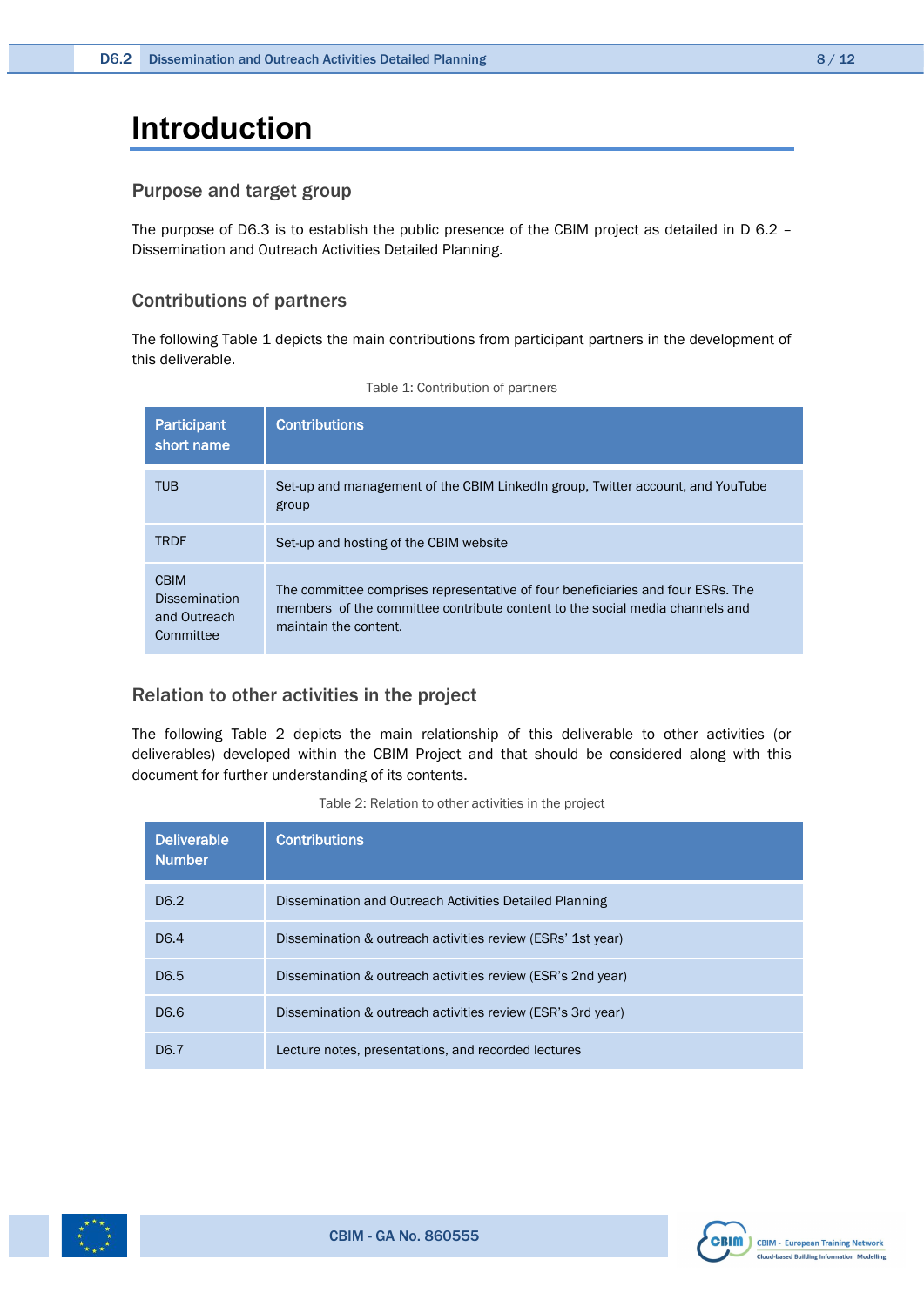### <span id="page-8-0"></span>**CBIM Website**

The CBIM project website can be accessed at

<https://cbim2020.net.technion.ac.il/>

The website already provides important information about the project, such as general information about the project, short VITAs of the ESR that have been offered a PhD position on the project, or some news entries about the project.





Home About CBIM v Background v ESR Team Training Results Blog



Building Information Modelling (BIM) as a News & Events product and process enables stakeholders across Building Information Modelling On Line the built environment sector to create digital School will run from 7-11 December 2020 versions of real world assets (such as buildings, bridges and tunnels). The digital versions are Building Information Modelling School aimed at commonly called 'digital twins'.

When placed on the cloud, the digital twins can serve as a resilient and integrated repository of all asset data throughout their life-cycle. Such a repository is a key enabler in this sector of all upcoming IT waves, such as cloud computing, data analytics, participatory sensing, and smart infrastructure.

The potential benefits have attracted interest from a wide array of end-users whose interests span from early design phases to operation and asset management, and from roads and bridges to industrial off-shore facilities.

This has led to aggressive market penetration in This has led to aggressive market penetration in<br>the last decade. However, the full potential of CBIM Kick off meeting held via zoom, on 20 BIM is currently exploited only in a fairly narrow range of applications.

This is mainly due to the lack of trained scientific personnel capable of understanding the value of BIM and creating the link between digital twins and possible applications.

The University of Cambridge is organizing a Master/PhD students, Post-Docs, other members of academia or industry professionals.

The school will take place online (Zoom), 7-11 December 2020. We look forward to receiving your applications.

Click below for more detail: https://Inkd.in/dqCtq8Q



July 2020, with all CBIM members: Beneficiaries, Partners, academic supervi

ESRs, management team and external advisors. During the meeting project's implementation, introduction of members, committees and upcoming events was discussed.

Figure 1: Screen shot of the CBIM website' s landing page



#### **NEWS**

- Building Information Modelling On Line<br>School will run from 7-11 December 2020 CHIM Kick off meeting held via zoom, on 20

tuly 2020, with all CBIM members.

#### FOLLOW US ON SOCIAL MEDIA-







<span id="page-8-1"></span>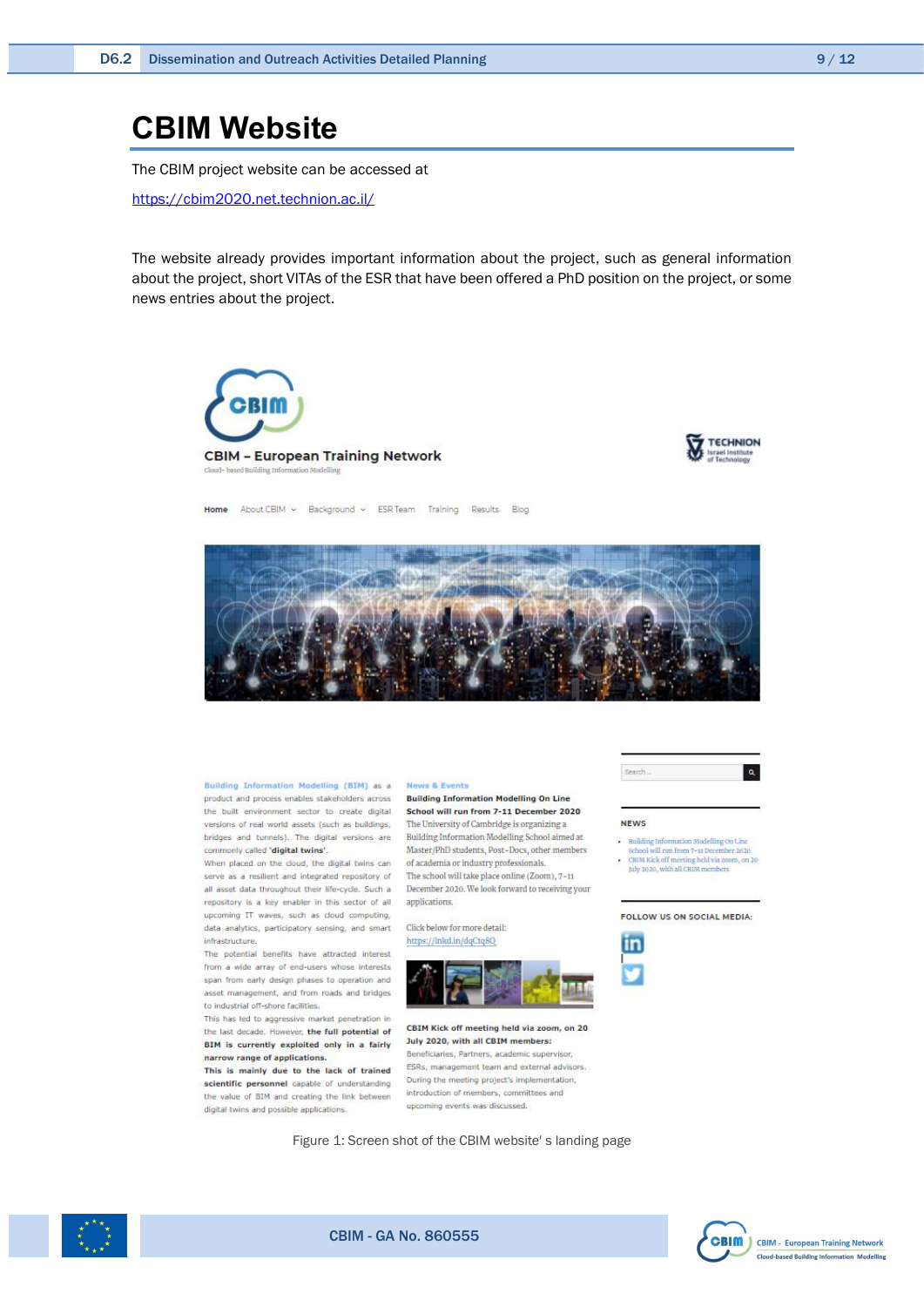# <span id="page-9-0"></span>**CBIM LinkedIn group**

The CBIM LinkedIn group can be accessed with the following link:

<https://www.linkedin.com/groups/8974089/>

As of August-31 2020, the LinkedIn group already has 66 members. Two initial posts have been provided that together have received twelve likes and that have been commented on twice.



Figure 2: Screen shot of the CBIM LinkedIn group

<span id="page-9-1"></span>

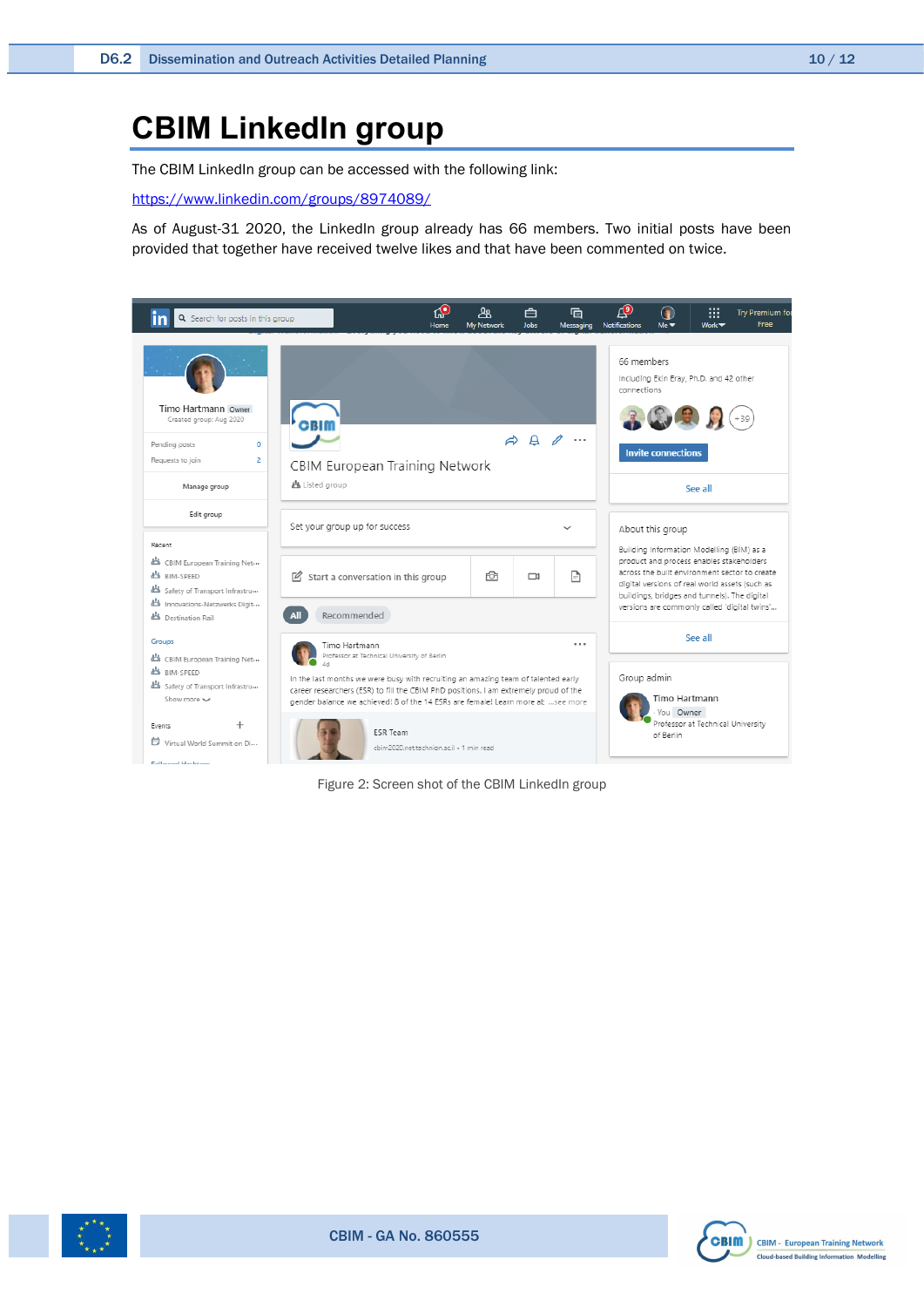# <span id="page-10-0"></span>**CBIM Twitter account**

The CBIM Twitter account can be accessed with the following link:

#### <https://twitter.com/cbimnetwork>

As of August-31 2020, the account has twelve followers. Two tweets have been sent from the account that have been re-tweeted twice and liked four times.



Figure 3: Screen shot of the CBIM Twitter account

<span id="page-10-1"></span>